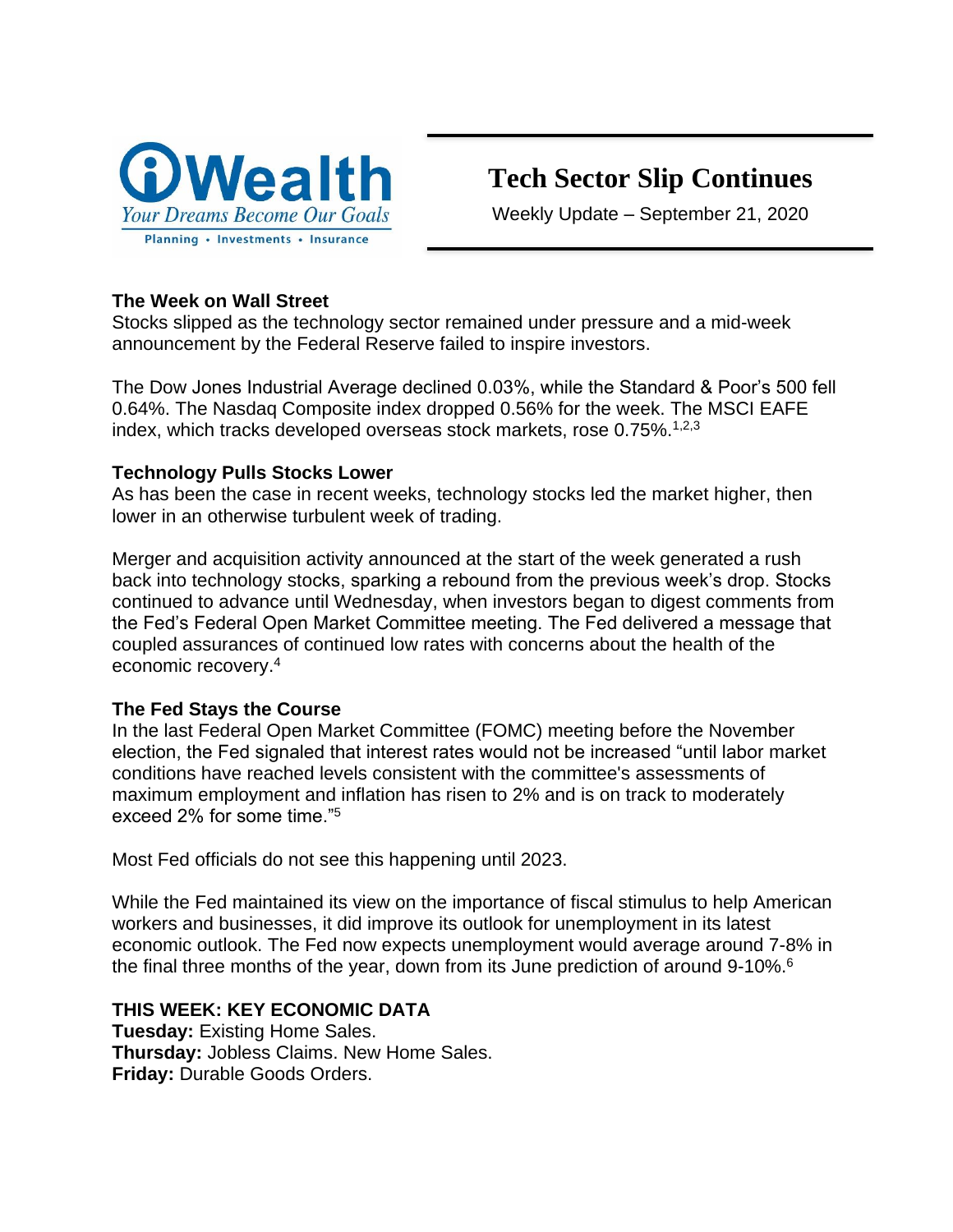Source: Econoday, September 18, 2020

The Econoday economic calendar lists upcoming U.S. economic data releases (including key economic indicators), Federal Reserve policy meetings, and speaking engagements of Federal Reserve officials. The content is developed from sources believed to be providing accurate information. The forecasts or forward-looking statements are based on assumptions and may not materialize. The forecasts also are subject to revision.

#### **THIS WEEK: COMPANIES REPORTING EARNINGS**

**Tuesday:** Nike (NKE), Autozone (AZO), Fedex (FDX) **Wednesday:** General Mills (GIS) **Thursday:** Costco Wholesale (COST), Darden Restaurants (DRI), Carnival Corp. (CCL)

#### Source: Zacks, September 18, 2020

Companies mentioned are for informational purposes only. It should not be considered a solicitation for the purchase or sale of the securities. Investing involves risks, and investment decisions should be based on your own goals, time horizon, and tolerance for risk. The return and principal value of investments will fluctuate as market conditions change. When sold, investments may be worth more or less than their original cost. Companies may reschedule when they report earnings without notice.



*"There is a harmony in autumn, and a luster in its sky."*

*– Percy Bysshe Shelley*



**Oktoberfest Beer Brats**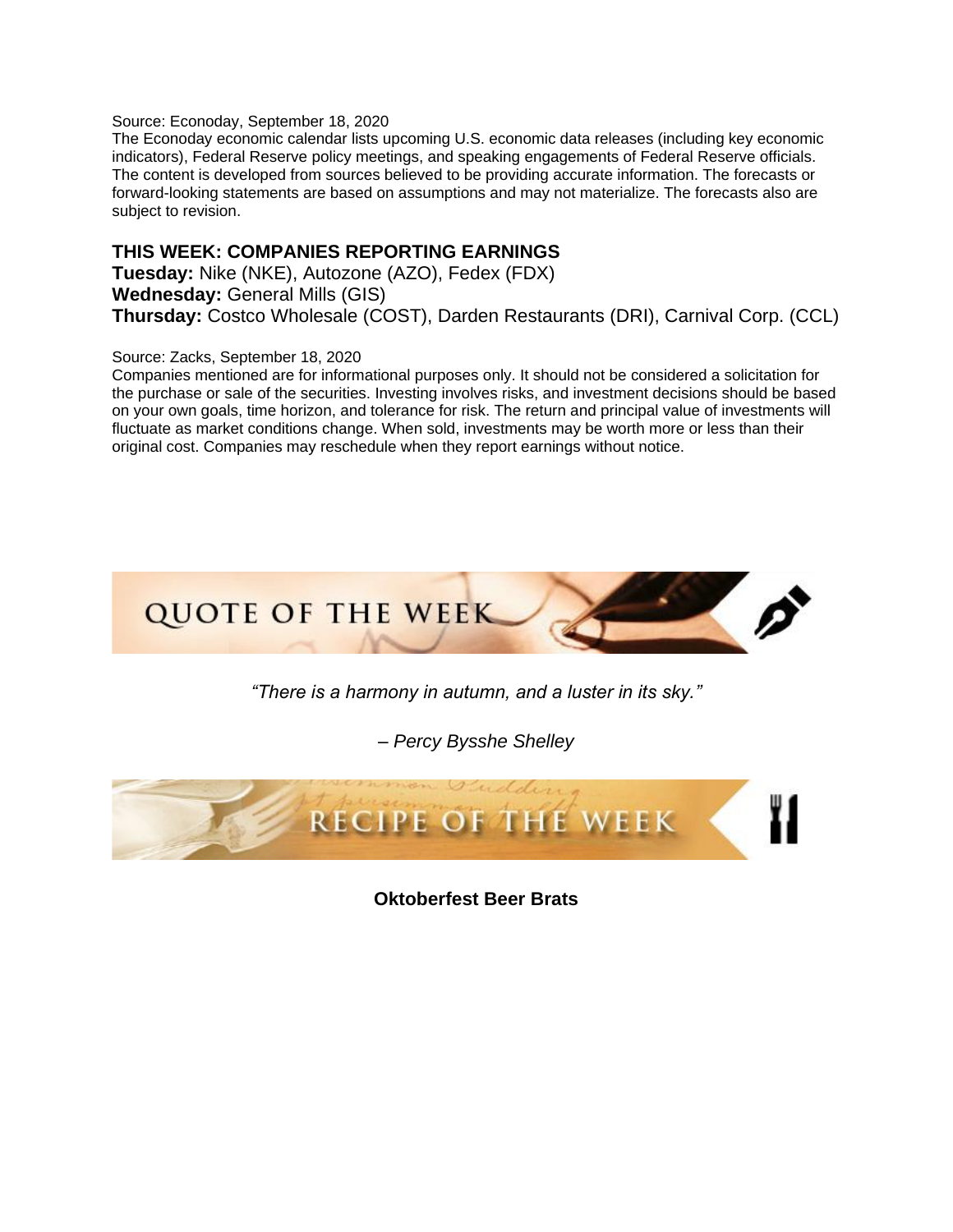

5 servings

## **Ingredients:**

- 24 ounces of beer
- 5 bratwursts
- 5 hot dog buns
- 1 cup cream cheese
- 2 cups shredded cheddar cheese

#### **Directions:**

- 1. Cook the brats in a pot with the beer for 10-15 minutes.
- 2. Keep the beer in the pot and transfer the brats to the grill. Grill for another 10-15 minutes.
- 3. In the pot with the beer, add in the cream cheese and cheddar cheese and stir over low to medium heat until mixed.
- 4. Add the brats to the buns and top with the beer cheese mix!

Recipe adapted from Tasty<sup>7</sup>



**Can You Benefit From the Earned Income Tax Credit?**

The earned income tax credit may be able to help taxpayers put more money in their pocket. There are a few groups of people that should consider looking into the credit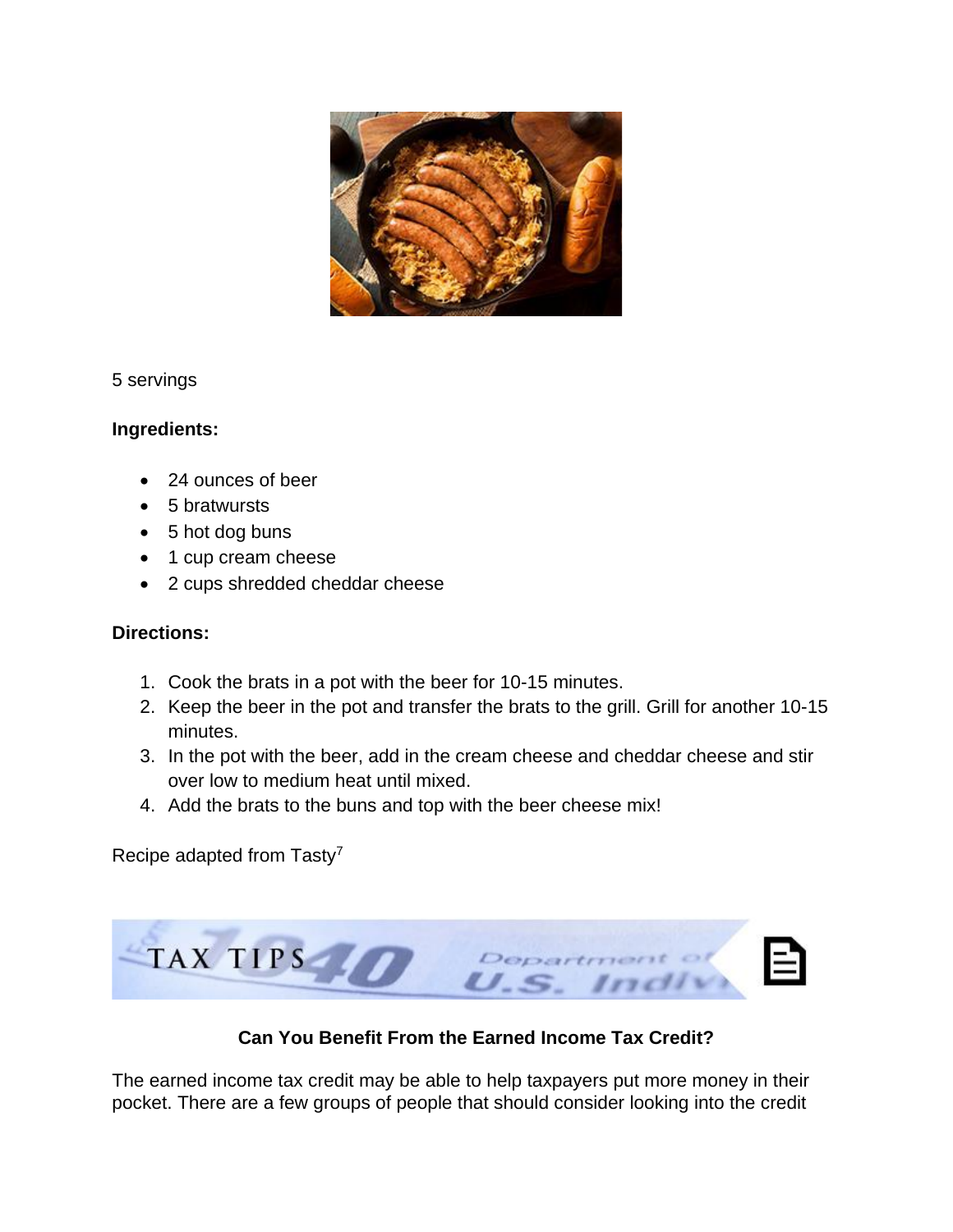more. These groups may include:

- **Native Americans -** If a Native American taxpayer receives income as an employee or from owning a business, they may be eligible for the earned income tax credit.
- **Grandparents -** Grandparents who are raising grandchildren may be able to benefit from the earned income tax credit. They should make sure that the child meets the qualified child requirements. There are also a few other considerations and special rules for this segment.
- **Taxpayers in Rural Areas -** If you live in a rural area, you may be eligible for the credit.

The IRS has prepared the EITC Assistant to help taxpayers determine if they qualify for the EITC.

\* This information is not intended to be a substitute for specific individualized tax advice. We suggest that you discuss your specific tax issues with a qualified tax professional.

Tip adapted from IRS.gov<sup>8</sup>



## **These Golf Stretches Will Help Improve Your Game**

As much as strategy is important on the course, taking care of your body is just as, if not more, important. One of the best things you can do for your game is stretch before and after your game. These stretches will help get you started:

- Stretch your quads by resting your foot on a chair behind you and bending your knee. Then, you can twist back and forth to mimic your backswing. You should feel the stretch in your quads, back, and trunk.
- To stretch your lower back, grab a chair and grasp it with your hands. Holding the chair and keeping your back straight, move your body down and away from your hands until you feel a stretch in your lats, lower back, and hamstrings.
- To stretch your hips, sit on a chair or bench with your legs at a 90 degree angle. Then, place your right ankle on top of your left thigh. If you want to increase the stretch, lean forward slowly. Repeat on both sides.

Tip adapted from Mayo Clinic<sup>9</sup>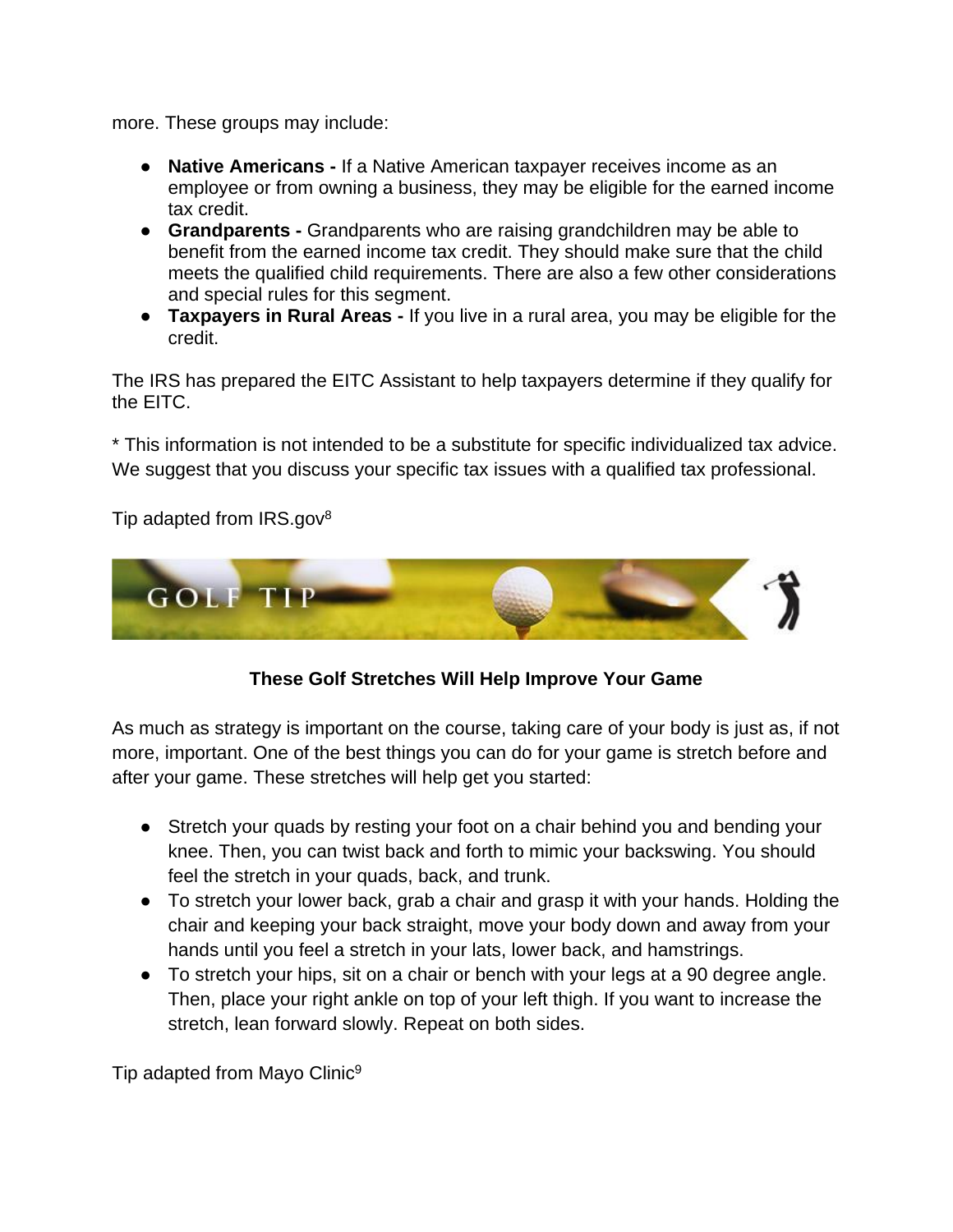

# **For Healthy Meals, Shop In-Season Produce**

Looking to mix up your dinner game, eat healthier, and benefit the environment? One of the easiest things you can do is enjoy in-season produce. Not only is this produce fresher, but it is also better for the environment because it takes less energy to produce and transport.

Want to enjoy some delicious fall produce? Here's some of what's in season:

- Apples
- Beets
- Broccoli
- Carrots
- Cauliflower
- Fennel
- Figs
- Pears
- Potatoes
- Sweet potatoes
- Squash

Cozy up and create a warm, delicious dish with some of this in-season produce and cook a healthy, hearty meal for your family. In-season produce is healthier, fresher, and often requires fewer preservatives, pesticides, and transportation. Braise, bake, or boil all this delicious fall produce.

Tip adapted from Saveur<sup>10</sup>



## **3 Tips to Clear the Clutter**

Here are some tips to help:

● Respect your belongings, and invest where it matters. If you buy lots of cheap products, you value them less than a few quality pieces.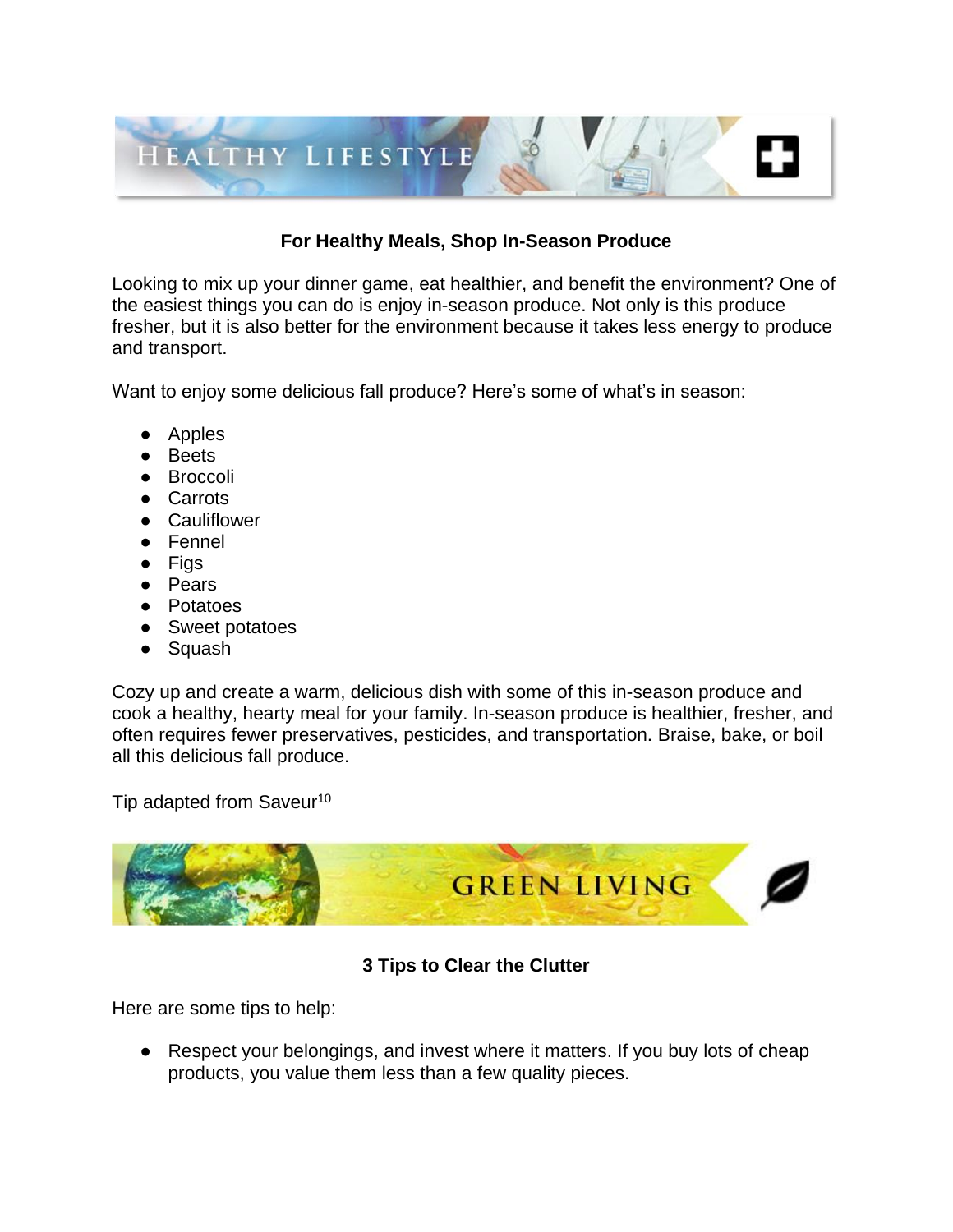- Consider where your stuff comes from. It can be easy to just click "add to cart" and have something at your house in two days, but everything is manufactured somewhere and requires labor, transportation, and materials.
- Consider what you're buying and if you actually need it. Will you use this product in 2 years? Can you make do with what you already have?

Remember: stuff takes up not just space, but also time. When you buy less, you'll have more room for the things that matter most in life.

Tip adapted from EarthShare.org<sup>11</sup>

#### *Share the Wealth of Knowledge!*

*Please share this market update with family, friends, or colleagues. We love being introduced!*

Securities and Advisory Services offered through LPL Financial, a Registered Investment Advisor. Member FINRA/SIPC.

Investing involves risk including the potential loss of principal. No investment strategy can guarantee a profit or protect against loss in periods of declining values.

Diversification does not guarantee profit nor is it guaranteed to protect assets.

International investing involves special risks such as currency fluctuation and political instability and may not be suitable for all investors.

The Standard & Poor's 500 (S&P 500) is an unmanaged group of securities considered to be representative of the stock market in general.

The Dow Jones Industrial Average is a price-weighted average of 30 significant stocks traded on the New York Stock Exchange and the NASDAQ. The DJIA was invented by Charles Dow back in 1896.

The Nasdaq Composite is an index of the common stocks and similar securities listed on the NASDAQ stock market and is considered a broad indicator of the performance of stocks of technology companies and growth companies.

The MSCI EAFE Index was created by Morgan Stanley Capital International (MSCI) that serves as a benchmark of the performance in major international equity markets as represented by 21 major MSCI indices from Europe, Australia, and Southeast Asia.

The 10-year Treasury Note represents debt owed by the United States Treasury to the public. Since the U.S. Government is seen as a risk-free borrower, investors use the 10-year Treasury Note as a benchmark for the long-term bond market.

Opinions expressed are subject to change without notice and are not intended as investment advice or to predict future performance.

Past performance does not guarantee future results.

You cannot invest directly in an index.

Consult your financial professional before making any investment decision.

Fixed income investments are subject to various risks including changes in interest rates, credit quality, inflation risk, market valuations, prepayments, corporate events, tax ramifications and other factors.